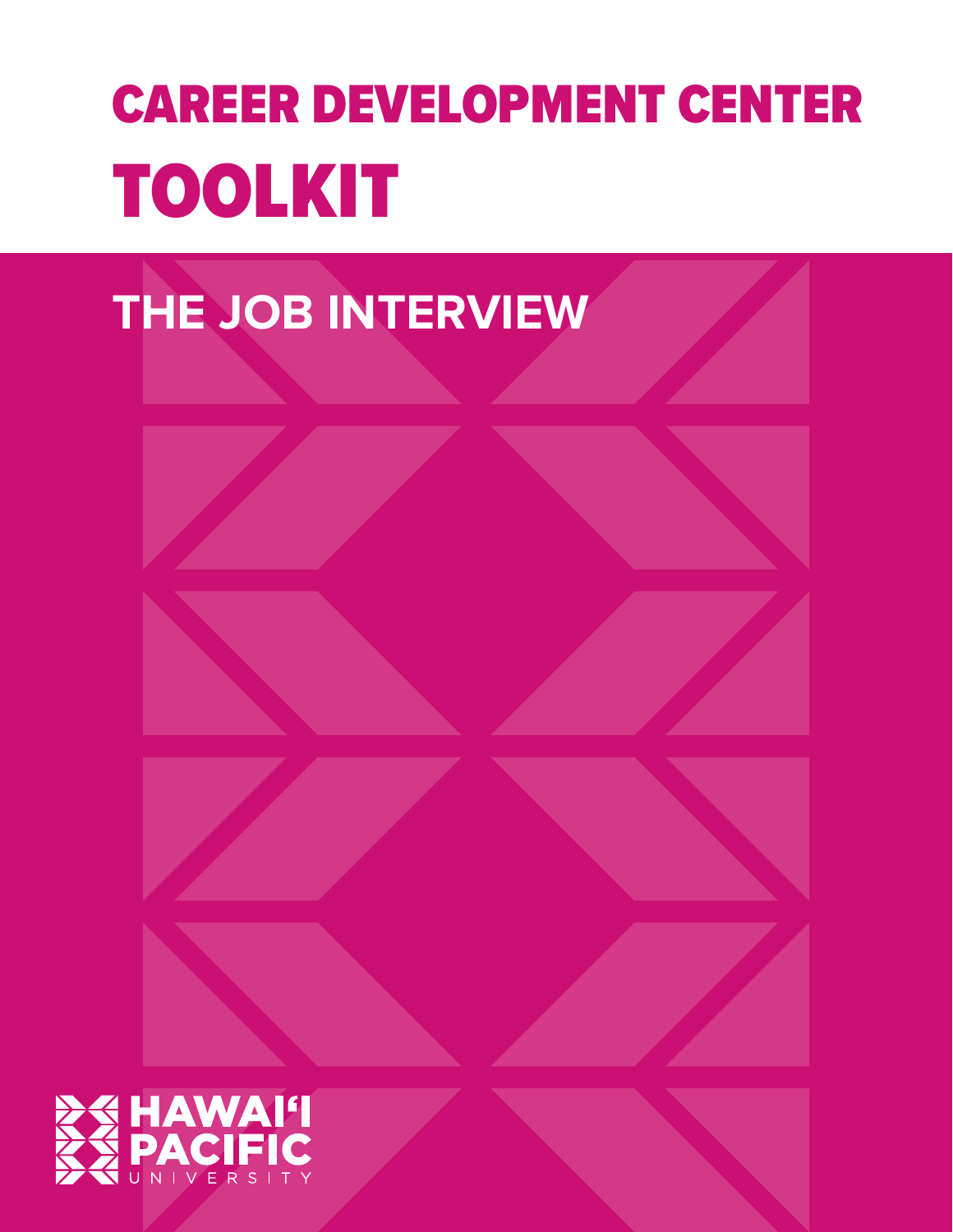# THE JOB INTERVIEW

An interview is a planned conversation between an employer and a prospective employee to mutually determine if there is a good match. A successful job interview is not a matter of luck or "winging it"; it is the crucial final step in your job search that requires more preparation than you may think. The interview is your chance to continue learning about the company and the position, not only to convince the employer to hire you, but to make sure that the company, this position and the staff you are meeting are a good fit for you. With preparation you can effectively communicate your abilities, interests, background, work experience, education, and motivation to a prospective employer and collect important information for your own decision-making process.

# **1) BEFORE THE INTERVIEW** PRE-INTERVIEW **CHECKLIST**

# **EXIEW THE POSITION** DESCRIPTION AND YOUR RÉSUMÉ

Know the job. You must understand the job and its requirements so you can articulate your knowledge, skills, and abilities.

**Know yourself.** Knowing yourself and understanding the requirements of the position helps you communicate your related skills and experiences.

#### RESEARCH THE COMPANY OR ORGANIZATION

**Know the company.** Gather information about: the company's history, products or services, philosophy, standing in the industry, organizational structure, or prospects for growth or change. Use this information to present yourself as a candidate who can solve problems and one who shares the organization's philosophy.

### **PREPARE FOR THE TYPE** OF INTERVIEW

In addition to a Traditional **Interview**, be prepared for: Screening Interview: The employer is looking for reasons

to quickly eliminate unqualified candidates.

#### Telephone Interview: The

employer is narrowing down the candidate pool by gauging how articulate you are and if you are as strong a candidate as you appear on paper.

**Panel Interview:** A group interview with three or more interviewers. Second or Third Interview: By this

time, it's less about skill sets and more about fit.

**Stress Interview: Particularly** challenging questions that test your ability to maintain your composure. **Situational Interview: Determines** how you will approach hypothetical situations ("How would you handle…").

**Behavioral Interview: Employers** attempt to predict your future behavior based on your past performance ("Tell me about a time when you confronted an unexpected problem…").

### **FREPARE FOR COMMON** INTERVIEW QUESTIONS

 Refer to *Top Five Interview Questions* and *20 Common Interview Questions* in insert.

Utilize the STAR Method to prepare many positive examples, situations, and stories to describe your interpersonal and work skills and abilities ahead of time.

#### DEVELOP YOUR OWN LIST OF QUESTIONS

 Write down good questions to ask the employer. Asking thoughtful questions demonstrates your interest and your informationgathering and decision-making skills. [see insert for *Questions to Ask*]

#### **EXPRECTICE INTERVIEW** SKILLS

 Rehearse your answers to questions with family members and friends. The Career Services Center provides interview coaching and videotaped mock interviews.

#### GATHER REFERENCES, TRANSCRIPTS, WORK SAMPLES

 Bring three copies of your list of references with you. Bring samples of artwork, publications, school projects, and newspaper clippings if appropriate for the position.

#### **DE PLAN LOGISTICS TO** ARRIVE 15 MINUTES EARLY

 Consult a map and plan for traffic and parking. Perform a trial run when you visit the company to pick up company materials and assess the culture and dress of the company.

### DRESS FOR SUCCESS

Dress according to the standards of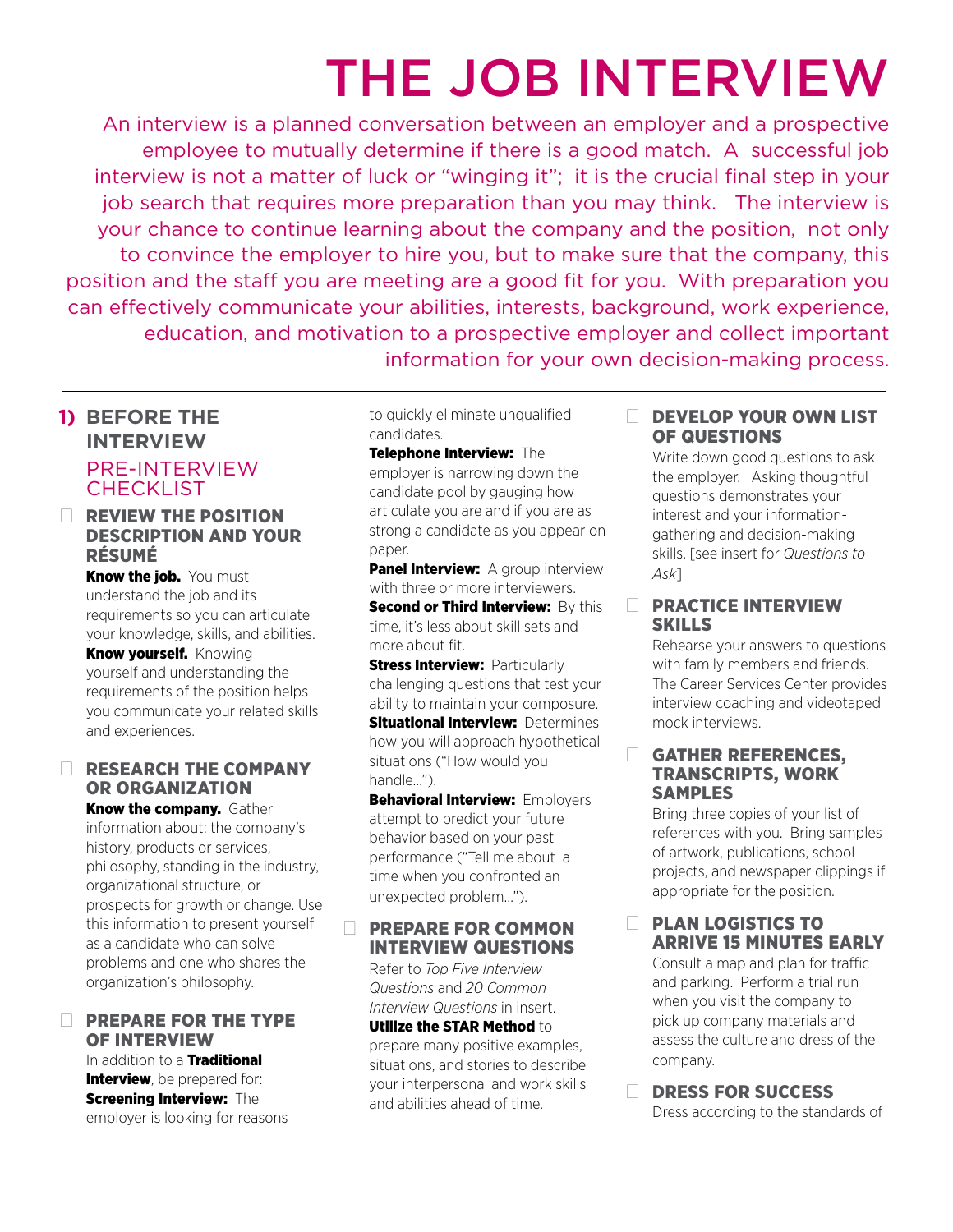the organization. If you are unsure, dress conservatively. View Dress for Success links at www.hpu.edu/careerlinks for tips.

# **2) DURING THE INTERVIEW**

Discuss ways you can contribute to the organization. Let the interviewer know how you can meet a need or solve a problem. Emphasize your strengths. Focus on work experience, courses, and personal qualities that would be beneficial for the job. Give examples from your experience or education to support these.

- Be Friendly: Smile and give a firm handshake. Greet the interviewer by name.
- **Show your Enthusiasm: Enthusiasm.** energy, and a sense of humor help create a good impression.
- **Maintain Eye Contact: Don't look at** your feet or the ceiling. Maintaining good eye contact with the interviewer is a key to building trust in a relationship.
- **· Body Language:** Sit up straight and lean slightly forward. Face the interviewer in a relaxed, open manner. This gives the impression that you are alert and interested. Don't fidget or wring your hands—it's distracting.
- **Be a Good Listener:** Listen to the interviewer's questions and comments. Pause to think of an appropriate response that specifically answers the questions you are asked. Don't go off on tangents. Be alert to

nonverbal cues indicating when you should start or stop talking.

- **· Express Yourself:** Speak clearly. Use complete sentences and avoid answering just "yes" or "no" to questions. Don't use slang. Avoid repeating the word "Um" by thinking before you speak. Be confident in your responses. Preparation and practice will help!
- Be Yourself: Don't try to change your personality. You want the employer to hire you, not someone you're pretending to be.
- **Close the Deal:** End the interview with enthusiasm and express your interest in the position. Gather the interviewer's business card to avoid misspellings or incorrect titles in your thank you note.

# **3) AFTER THE INTERVIEW** POST-INTERVIEW **CHECKLIST**

#### WRITE (NOT E-MAIL) A SHORT THANK-YOU NOTE OR LETTER IMMEDIATELY

 A courteous and professional step that gives you another chance to make a good impression, stress your strong points, and emphasize your interest in the position.

**CONTACT THE** REFERENCES ON YOUR LIST TO ALERT THEM ABOUT YOUR RECENT INTERVIEW

# ■ **STAR Method**

- S Situation (describe with specific detail)
- $\mathsf T$  Task (objective or goal)
- $\mathsf{A}$  Action

 $\mathsf{R}$  – Result (includes knowledge: What did you learn? What skill did you develop?)

**Example: Situation.** "As a member of a group working on a project, I noticed another member missed meetings and didn't come prepared." Task. "Utilizing one another's strengths to have a quality project was important." **Action.** "I decided I would talk to him rather than simply be angry. I found out he was frustrated because he felt his ideas weren't being considered." **Results.** "After our conversation I made sure he had a chance to be heard. He appeared to make more of an effort on his part of the project and didn't miss any more group meetings. I learned how important it is to manage group discussions and keep lines of communication open when there's a problem."

# **EVALUATE YOUR** PERFORMANCE

 Determine how well you emphasized your strengths and abilities. If you didn't get the job, ask for honest feedback about your performance from the interviewer. Learn from your successes and your failures. The more interviews you have, the more comfortable you will become.

# � FOLLOW-UP

 If the interviewer stated that you would hear from him or her in one week, and one week passes without any contact, then it is appropriate to make a follow-up telephone call to inquire if a decision has been made. Be pleasant but not pushy. If no timeline was stated during the interview, then two-and-a-half weeks is considered appropriate.

# DON'T GET DISCOURAGED

 Rejection is an inescapable part of any job search. The key is not to waste your time and energy feeling dejected, but to learn from the process. Be persistent! Your efforts will pay off in the end.

# **4) SAYING THANK YOU**

Express your appreciation for the interview in a short thank-you note or letter. Restate your interest in the job and summarize key strengths based on what you learned during the interview.

- Address the note or letter to "Dear Mr. or Ms." rather than using the first name of the person(s) with whom you interviewed (even if the interviewer has invited you to call him or her by a first name).
- If you type your thank-you note, use 8½" x 11" business stationery of good quality.
- Be sure that the letter is spaced to use at least three-fourths of the page.
- Do not repeat everything that was said in the interview or printed on your résumé.
- A handwritten note conveys a personal touch an e-mail lacks.